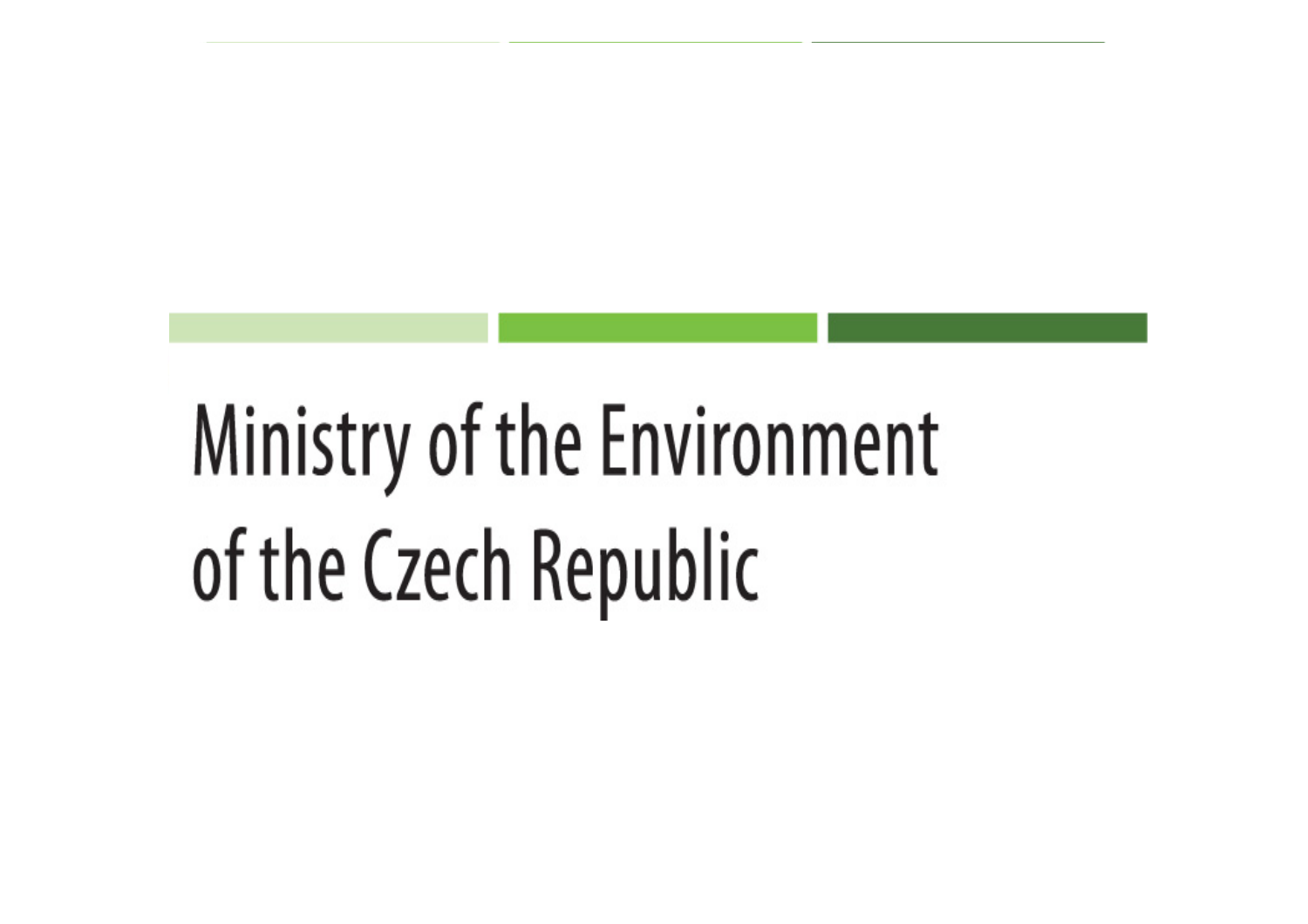#### Policy Context:

#### **Proposals on Environmental Tax Reform,Energy and Emission Taxation in the CRand the role of MODEDR project**

#### Aleš Kuták23.11.2009

Ministerstvo životního prostředí České republiky

Ministerstvo životního prostředí Vršovická 65, 100 10 Praha 10 Česká republika

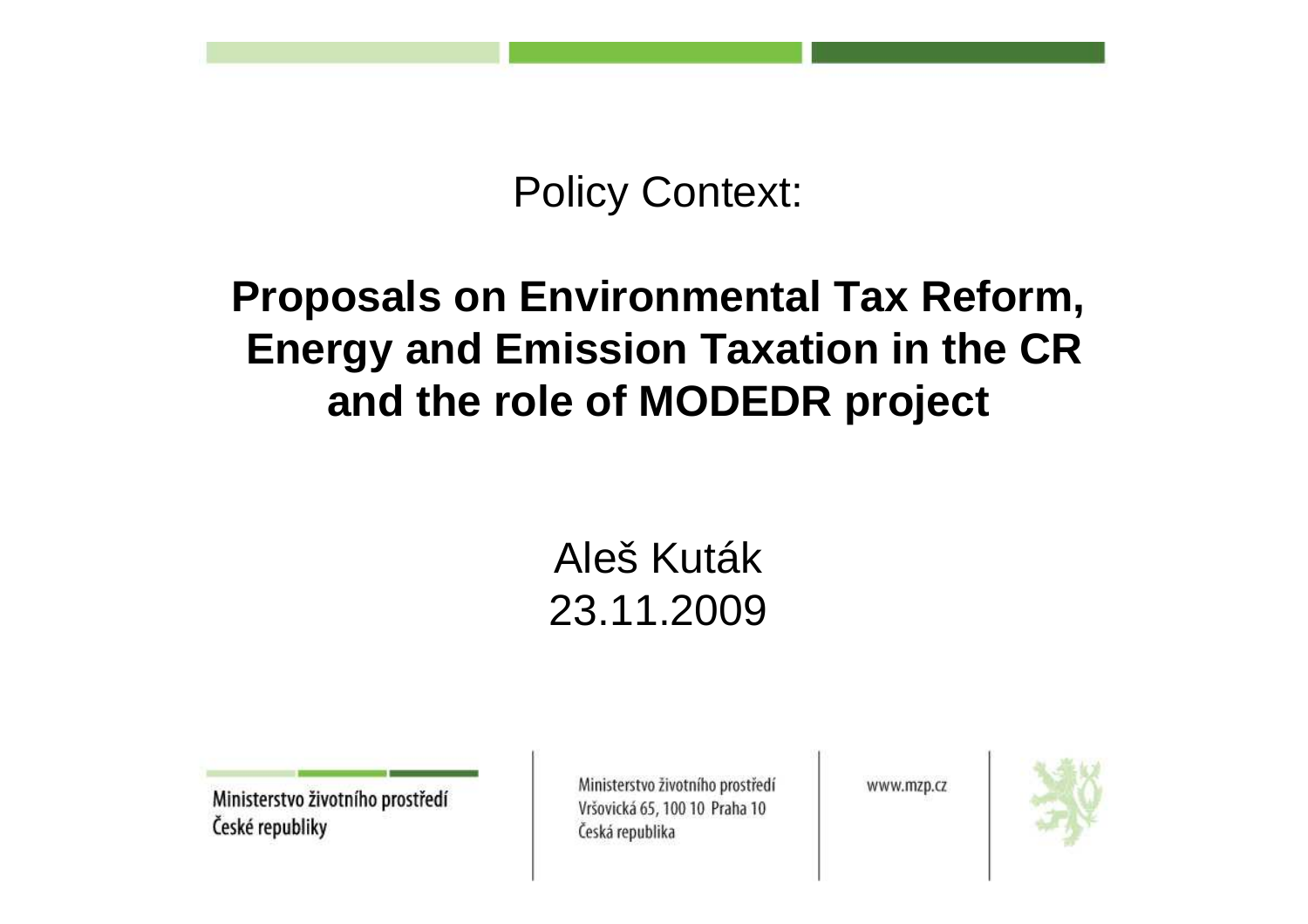#### **Environmental Tax Reform in the CR**

• <sup>2006</sup> - MoE prepared proposal of ETR: **"Principles and Schedule of ETR"**

• 3.1.2007 - the government took note of the proposal

Ministerstvo životního prostředí České republiky

Ministerstvo životního prostředí Vršovická 65, 100 10 Praha 10 Česká republika

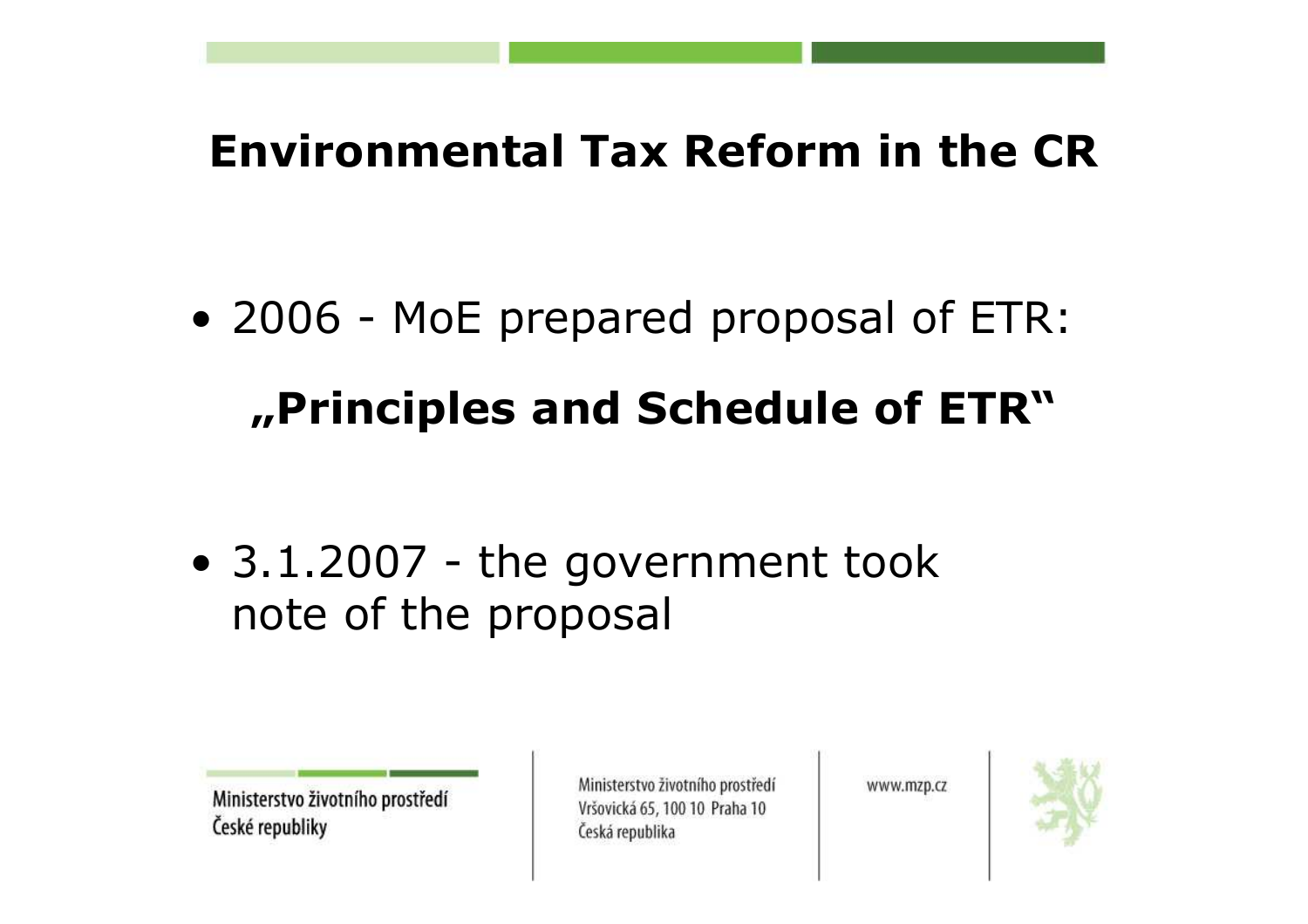## **Environmental Tax Reform in the CR**

## Schedule: 2007-2017, 3 steps

#### Principles:

- Fiscal neutrality<br>• Support of ropo
- Support of renewable energy sources<br>• Support of combined boat and nower
- Support of combined heat and power<br>• Support of operay savings
- Support of energy savings

Ministerstvo životního prostředí Vršovická 65, 100 10 Praha 10 Česká republika



Ministerstvo životního prostředí České republiky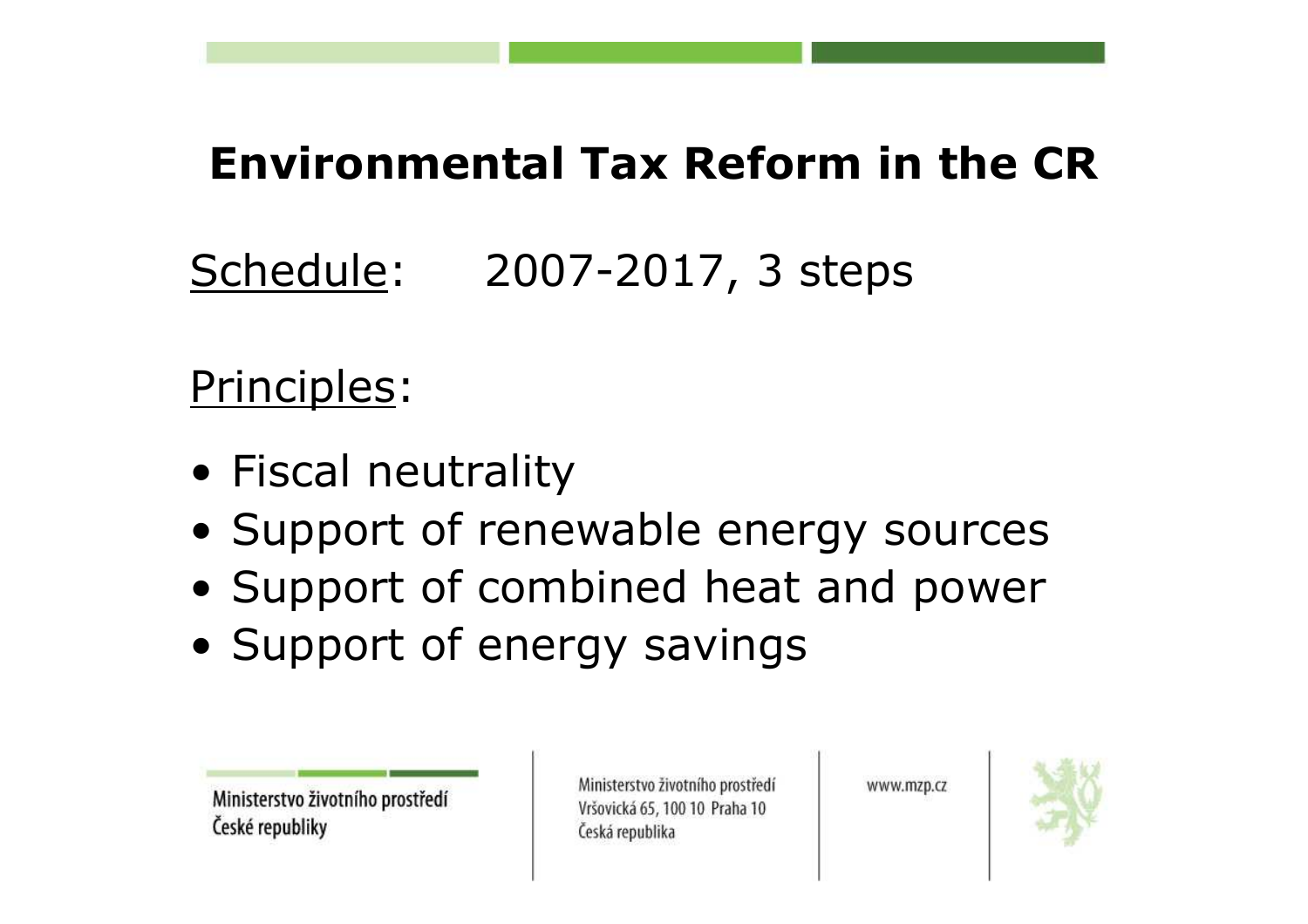## **I. step of ETR**

## 2007 - Transposition of the directive 2003/96/ES

1 January 2008 – new taxation came into force:

- $\bullet$ of solid fuels
- $\bullet$  of electricity • of electricity
- $\bullet$ • of natural gas

Ministerstvo životního prostředí České republiky

Ministerstvo životního prostředí Vršovická 65, 100 10 Praha 10 Česká republika

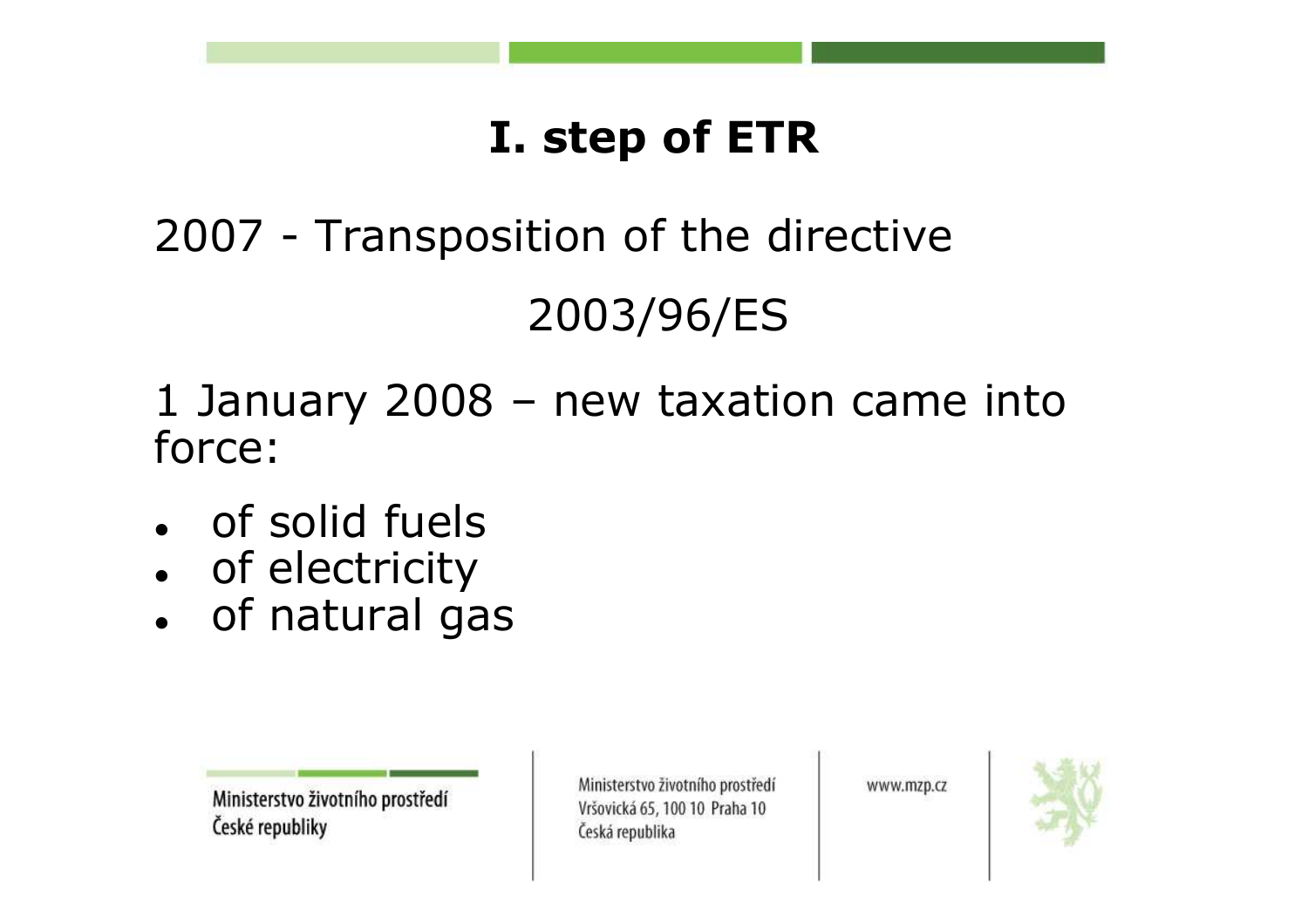## **II. step of ETR**

#### The aim:

to stimulate the modernization of technology for the generation of energy and reduction ofair pollution

- Primary: to create an emission **tax on CO<sup>2</sup>**
- Reality: **economic instruments in new act on air protection**

Ministerstvo životního prostředí České republiky

Ministerstvo životního prostředí Vršovická 65, 100 10 Praha 10 Česká republika

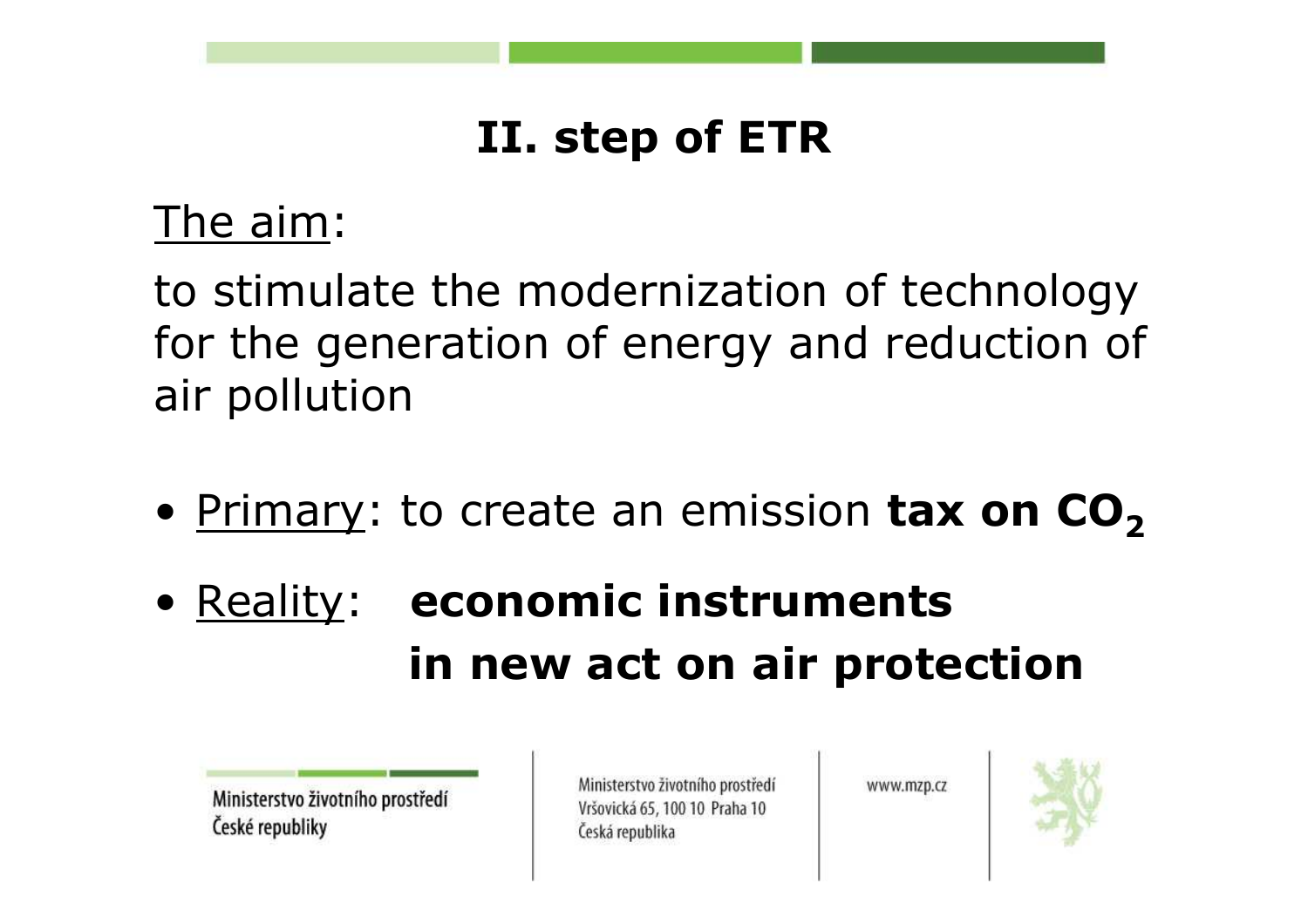#### **Air protection current economic instruments**

- Energy consumption taxation<br>• Air pollution foo
- Air pollution fee<br>• Financial cunne
- Financial support (OP Environment, State Environmental Fund)
- Road tax
- Mineral oil consumption tax<br>• Tell useed foo
- Toll road fee

České republiky

Ministerstvo životního prostředí Vršovická 65, 100 10 Praha 10 Česká republika

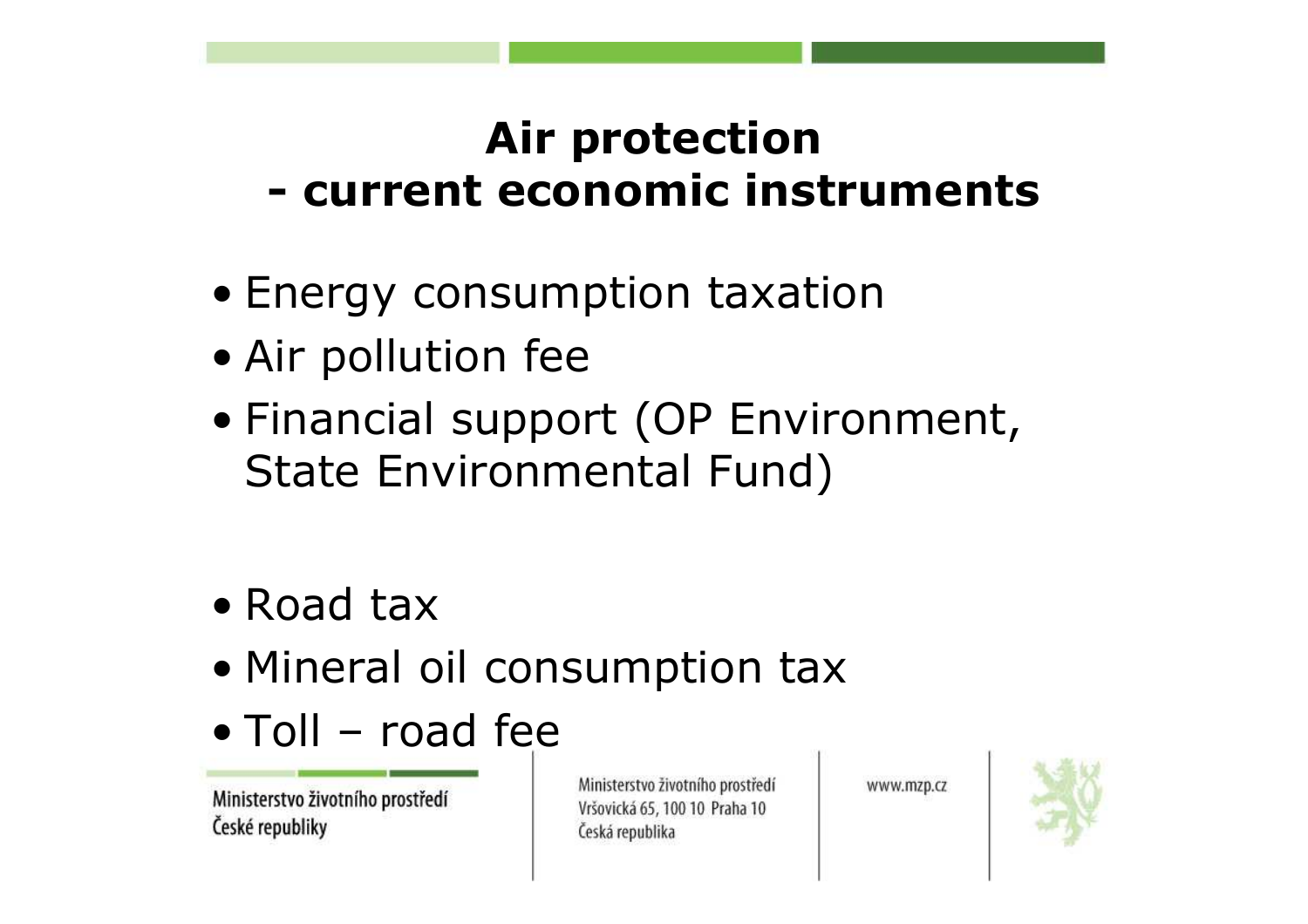#### **Air protection current economic instruments**

**Low efficiency** of current instruments

It is necessary **to focus** especially on:

- •energy industry
- chemical industry<br>• transport
- •transport
- •households

Ministerstvo životního prostředí České republiky

Ministerstvo životního prostředí Vršovická 65, 100 10 Praha 10 Česká republika

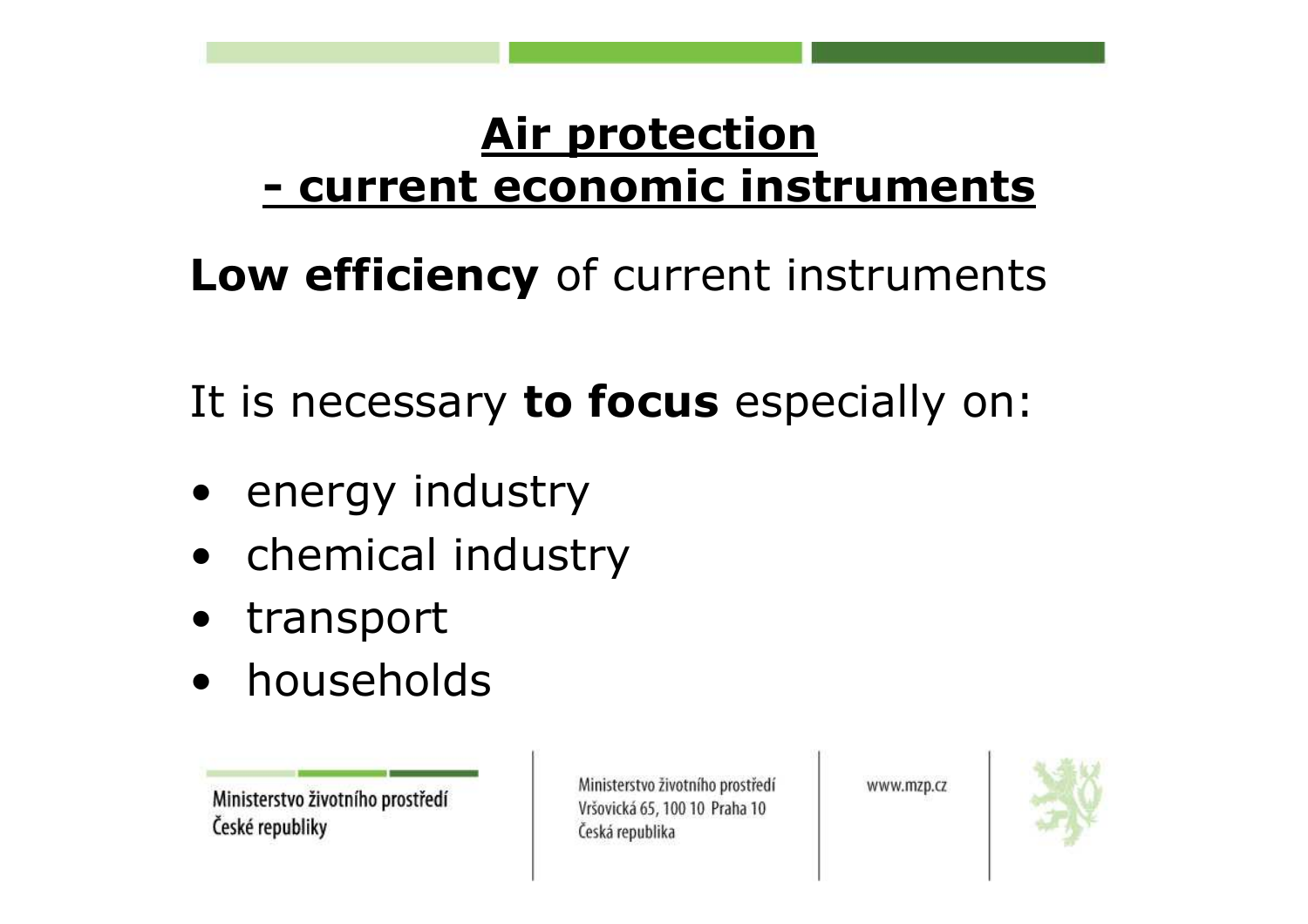## **II. step of ETR**

# **Air pollution fee** – revision **Combustion stationary source fee** – new **Government subsidies** – new (investment in air pollution)

## + Financial support (Green Investment Scheme)

Ministerstvo životního prostředí České republiky

Ministerstvo životního prostředí Vršovická 65, 100 10 Praha 10 Česká republika

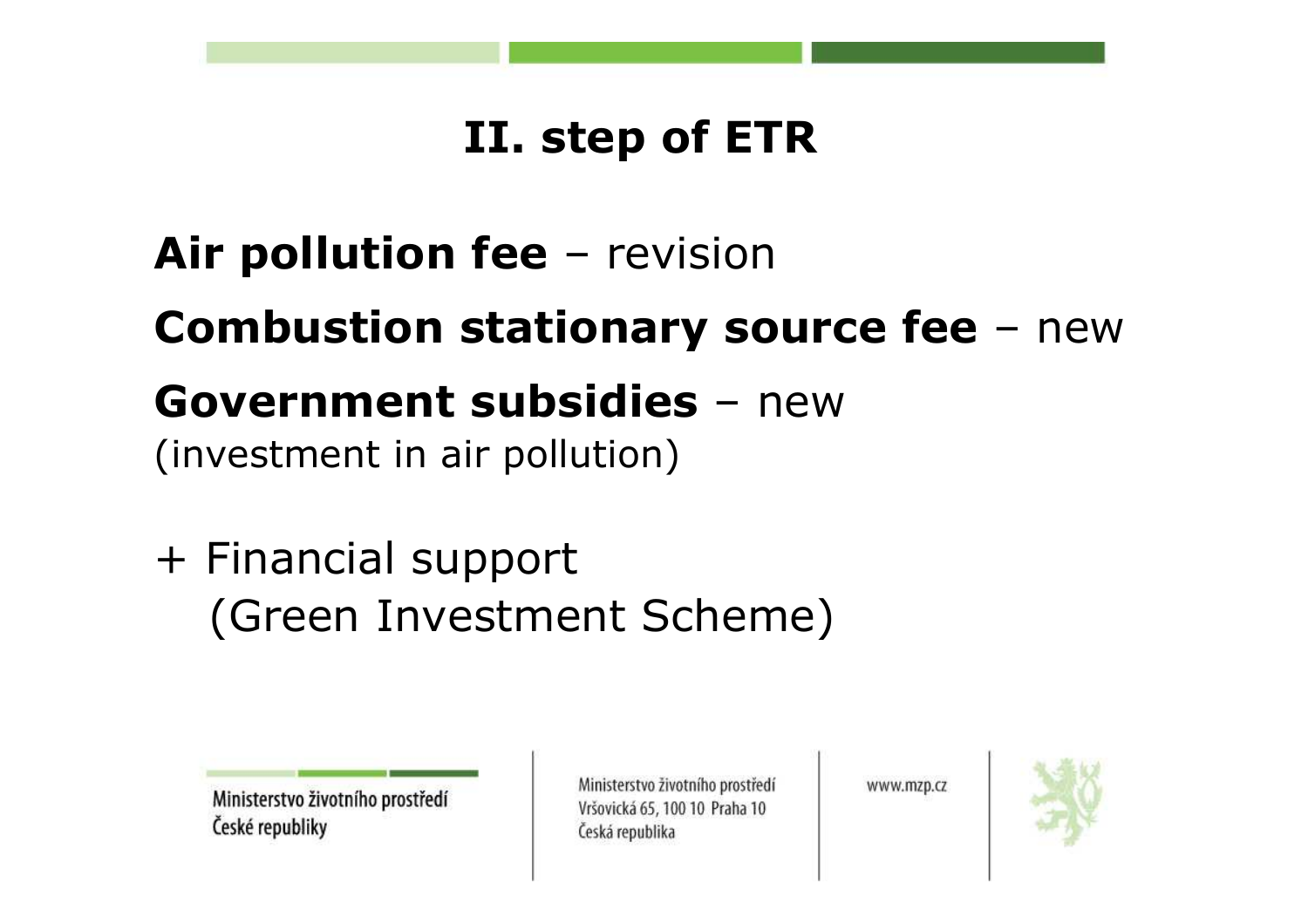## **"Modelling of Environmental Tax Reform Impacts: Second Phase of the ETR"Research project**

November 2007-December 2010

## The aim: **to analyze impact of**

- (CO2 taxation original aim)
- **new rates of air pollution fee**

Ministerstvo životního prostředí České republiky

Ministerstvo životního prostředí Vršovická 65, 100 10 Praha 10 Česká republika

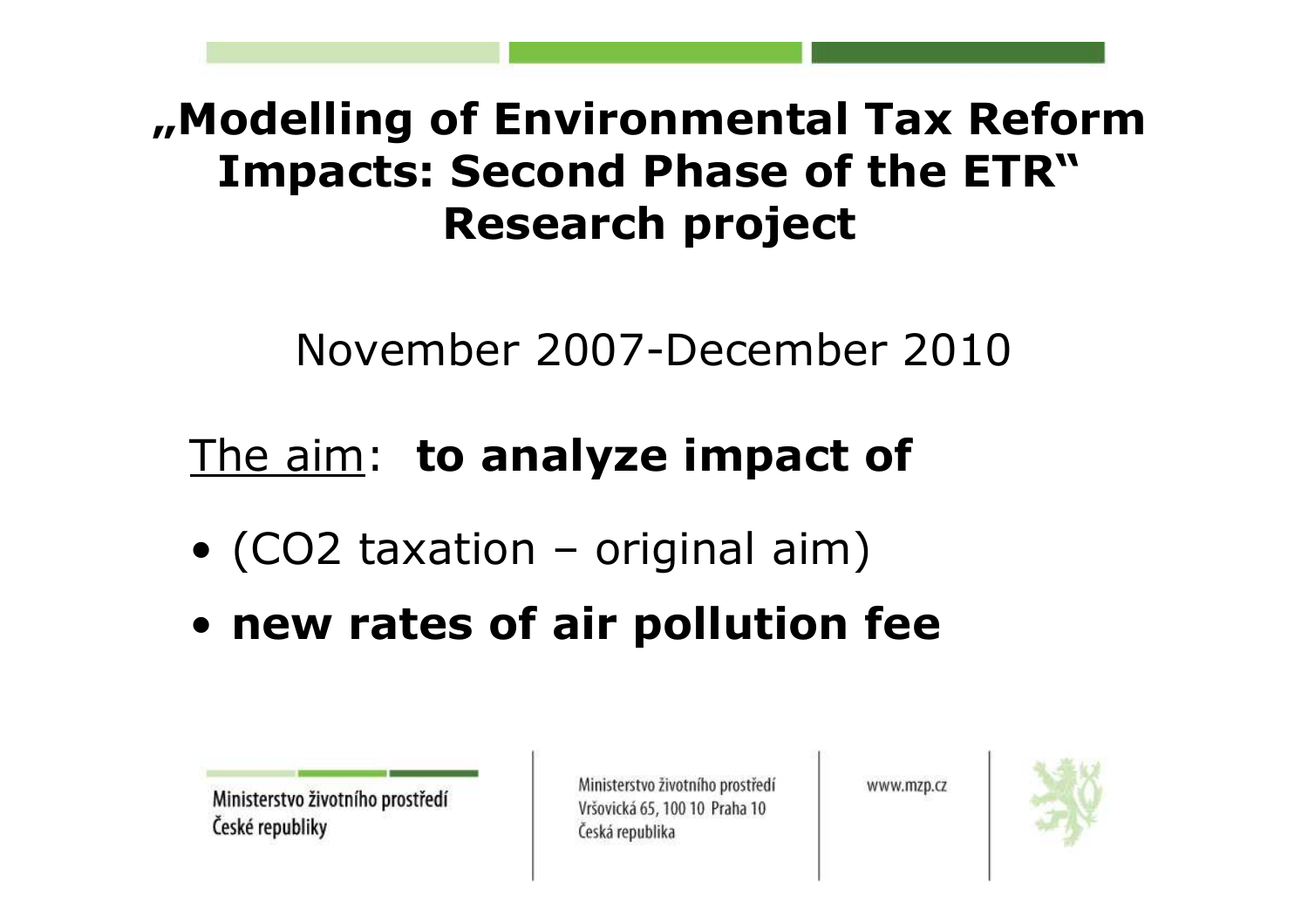## **Research project**

Help for new act on air protection:

## **modelling of impacts of rates increases**

- June 2009 rates at the level of "prevention costs"
- August, November 2009 various scenarios

Ministerstvo životního prostředí České republiky

Ministerstvo životního prostředí Vršovická 65, 100 10 Praha 10 Česká republika

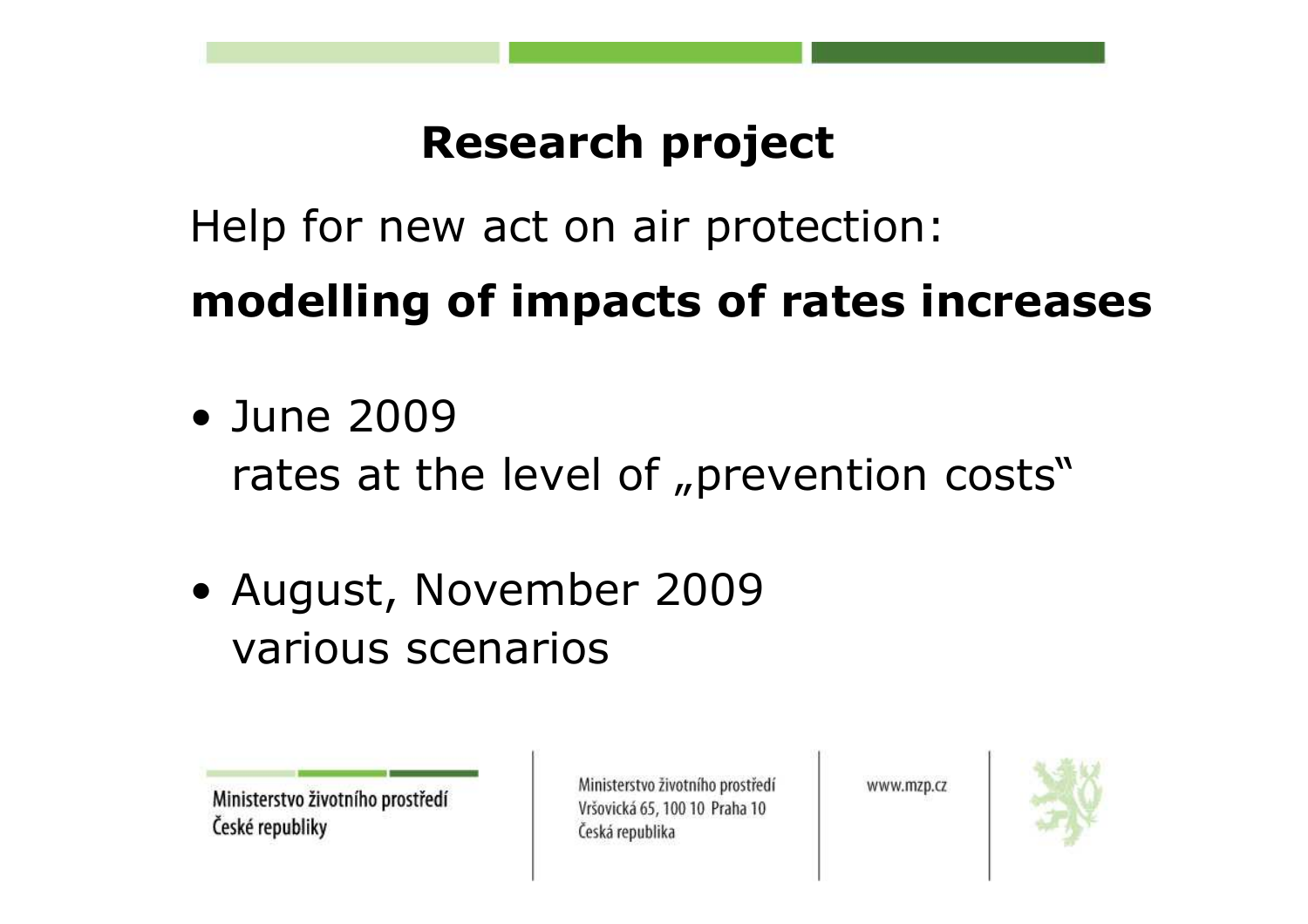## **III. step of ETR**

Adaptation of current energy taxes accordingto Revision of the Energy Taxation Directive

Energy tax

CO2- related tax

General energy consumption tax

Ministerstvo životního prostředí České republiky

Ministerstvo životního prostředí Vršovická 65, 100 10 Praha 10 Česká republika